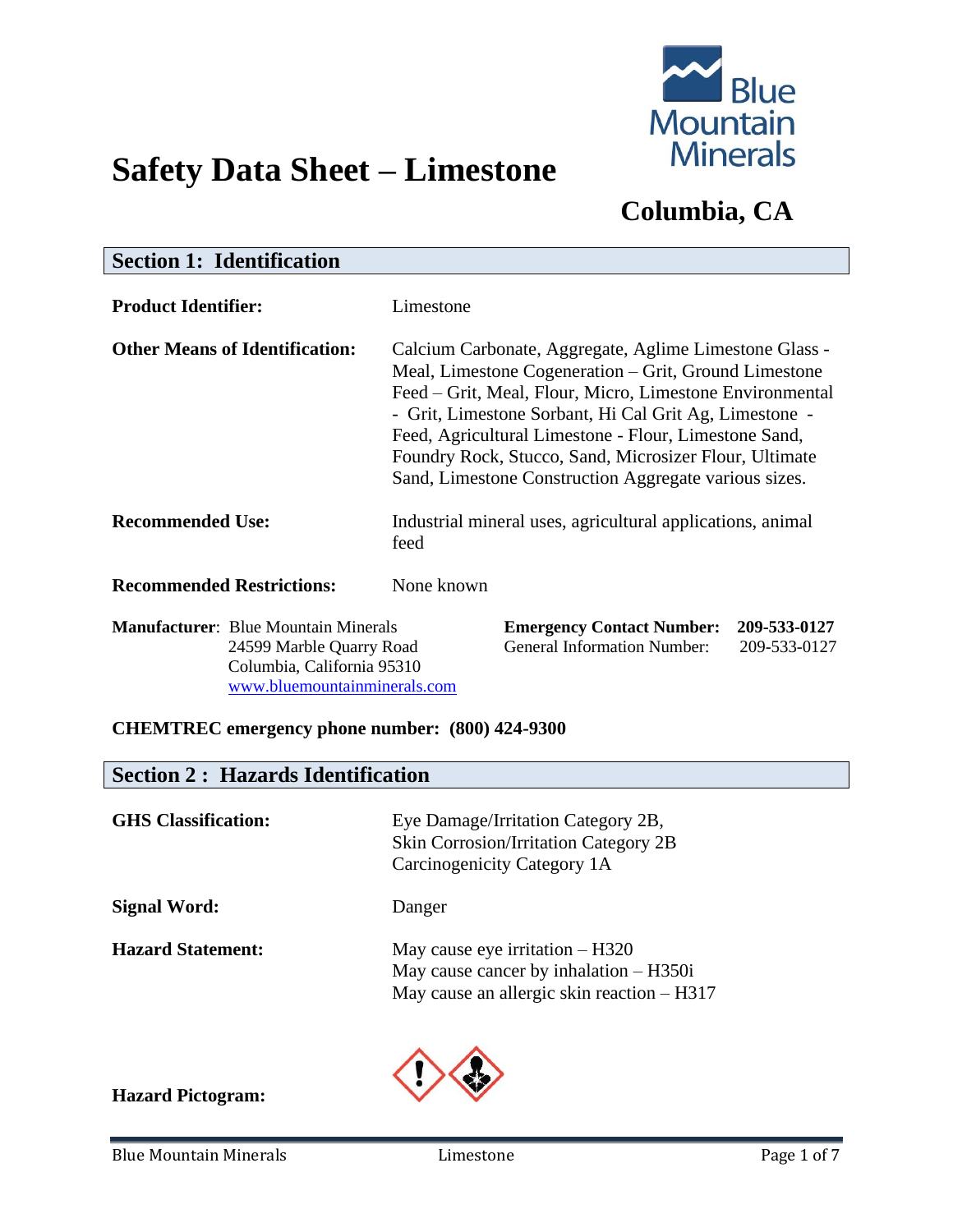| <b>Precautionary Statement:</b> | Wear protective gloves, eye, and respiratory protection.<br>Avoid breathing dust.                                                              |
|---------------------------------|------------------------------------------------------------------------------------------------------------------------------------------------|
| Hazard(s) not otherwise         |                                                                                                                                                |
| <b>Classified:</b>              | Laboratory sample analysis indicates that dust from this<br>product contains less than the following levels of airborne<br>crystalline silica. |
|                                 | <b>Exposure Limits for Crystalline Silica:</b>                                                                                                 |
|                                 | The current American Conference of                                                                                                             |
|                                 | Government Industrial Hygienist                                                                                                                |
|                                 | Threshold Limit Value for crystalline                                                                                                          |
|                                 | silica is: Quartz: $(CAS 14808-60-7) =$                                                                                                        |
|                                 | $0.025$ mg/m <sup>3</sup>                                                                                                                      |

# **Section 3: Composition/Information on Ingredients**

| <b>Chemical Name</b>        | <b>Common Name</b>  | <b>CAS Number</b> | $\frac{0}{0}$ |
|-----------------------------|---------------------|-------------------|---------------|
| Calcium Carbonate           | Limestone           | 1317-65-3         | $50-100$      |
| Calcium Magnesium Carbonate | Dolomitic Limestone | 1408-60-7         | $0 - 50$      |
| Calcium Magnesium Carbonate | Dolomite            | 1408-60-7         | $0-10$        |
| Crystalline Silica          | Ouartz              | 14808-60-7        |               |

This product contains varying amounts of magnesium, causing it to be classified as either limestone (>90% calcium carbonate and <10% calcium magnesium carbonate) or dolomitic limestone (50 to 90% calcium carbonate and 10% to 50% calcium magnesium carbonate).

| <b>Section 4: First-Aid Measures</b>     |                                                                                                                                                                                        |  |
|------------------------------------------|----------------------------------------------------------------------------------------------------------------------------------------------------------------------------------------|--|
| <b>Eye Contact:</b>                      | If eye contact occurs, rinse immediately with plenty of<br>water. If irritation persists, seek medical attention.                                                                      |  |
| <b>Skin Contact:</b>                     | Wash with soap and water. If irritation persists, seek<br>medical attention.                                                                                                           |  |
| Inhalation:                              | Dust in the throat and nasal passages should clear<br>spontaneously, once moved into well ventilated area. If<br>excessive coughing or irritation persists, seek medical<br>attention. |  |
| <b>Ingestion:</b>                        | Product is not considered toxic in small amounts.                                                                                                                                      |  |
| <b>Section 5: Fire Fighting Measures</b> |                                                                                                                                                                                        |  |
|                                          |                                                                                                                                                                                        |  |

General Fire Hazards: Not flammable.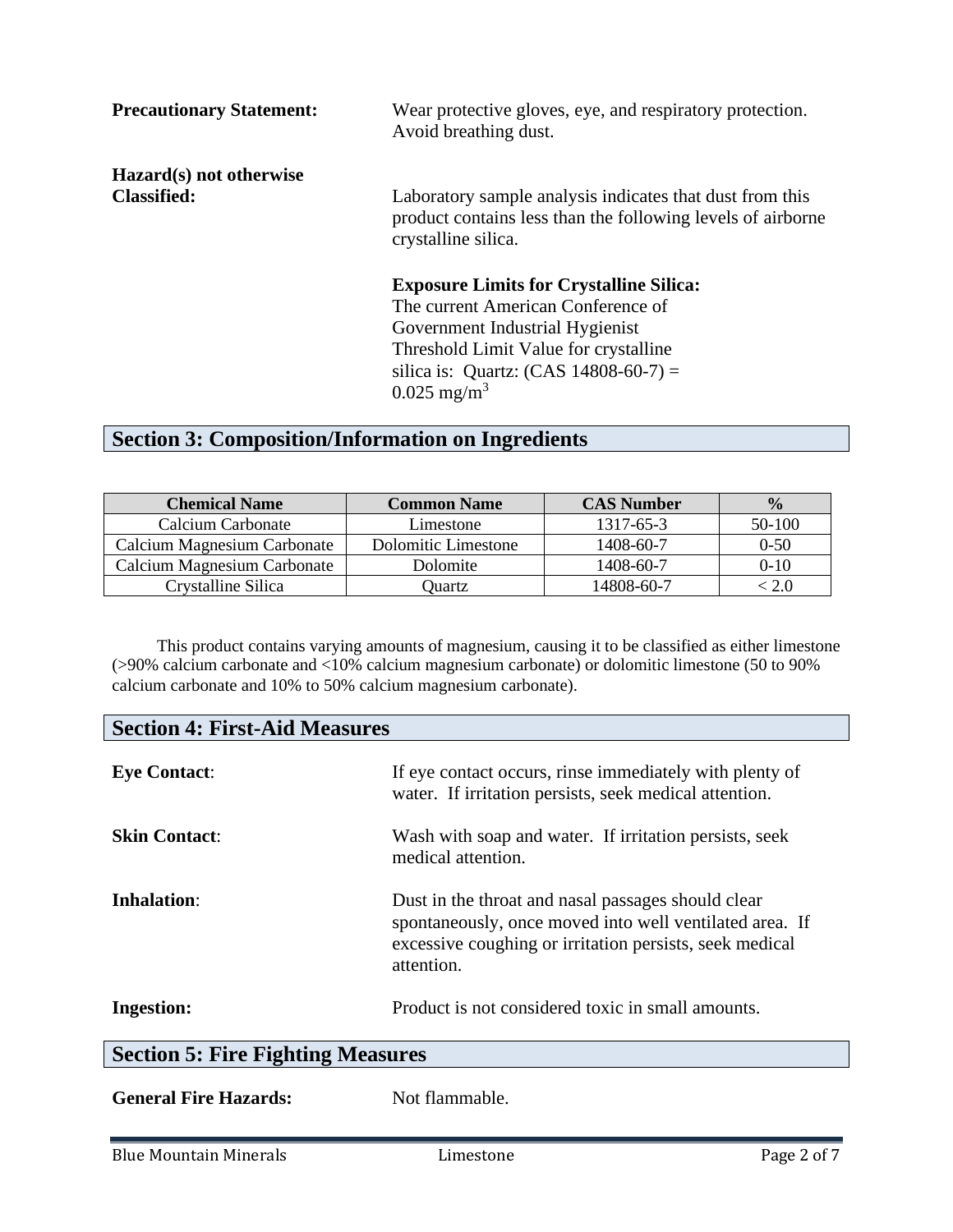| <b>Extinguishing Media:</b>             | Use appropriate extinguishing media for surrounding fire. |
|-----------------------------------------|-----------------------------------------------------------|
| <b>Special Fire Fighting Procedure:</b> | Fire Fighters use typical fire fighting gear.             |
| <b>Special Precautions for</b>          | Reacts with fluorine, magnesium, acids, alum, and         |
| <b>Firefighting:</b>                    | ammonium salts.                                           |

# **Section 6: Accidental Release Measures**

| <b>Personal Precautions, Protective</b><br><b>Equipment and Emergency</b> |                                                                                                                                                                                                                                                    |  |
|---------------------------------------------------------------------------|----------------------------------------------------------------------------------------------------------------------------------------------------------------------------------------------------------------------------------------------------|--|
| <b>Procedures:</b>                                                        | Wear appropriate protective equipment and clothing during<br>clean-up.                                                                                                                                                                             |  |
| <b>Methods and Materials for</b>                                          |                                                                                                                                                                                                                                                    |  |
| <b>Containment and Clean up:</b>                                          | When dust is generated it may over-expose cleanup<br>personnel to respirable dust. Wetting of the material is<br>recommended. Avoid dry sweeping and use NIOSH<br>approved respirators for conditions where dust levels<br>exceed exposure limits. |  |
| <b>Environmental Precautions:</b>                                         | Material is a natural mineral product and will not cause<br>adverse effects to the water system.                                                                                                                                                   |  |
| <b>Section 7: Handling and Storage</b>                                    |                                                                                                                                                                                                                                                    |  |
| <b>Precautions for Safe Handling:</b>                                     | Wear the appropriate eye protection and avoid dust contact<br>with eyes. Minimize dust generation and accumulation.<br>Wear the appropriate respiratory protection when in poorly<br>ventilated areas. Use good industrial hygiene practices.      |  |
| <b>Conditions for Safe Storage:</b>                                       | Do not store with incompatible materials.                                                                                                                                                                                                          |  |

### **Section 8: Exposure Controls/Personal Protection**

#### **OSHA Permissible Exposure Limits (PEL):**

| <b>Component</b>              | CAS#      | <b>Exposure Limits</b>                                   |
|-------------------------------|-----------|----------------------------------------------------------|
| Calcium Carbonate, Limestone  | 1317-65-3 | <b>OSHA PEL:</b> TWA 15 mg/m3 (total dust)               |
|                               |           | TWA 5 mg/m3 (respirable)                                 |
| Calcium Magnesium Carbonate,  | 1408-60-7 | <b>OSHA PEL:</b> TWA 15 mg/m3 (total dust)               |
| Dolomitic Limestone, Dolomite |           | TWA 5 mg/m3 (respirable)                                 |
| Crystalline Silica, Quartz    |           | 14808-60-7   <b>OSHA PEL:</b> TWA 0.3 mg/m3 (total dust) |
|                               |           | TWA 0.05 mg/m3 (respirable)                              |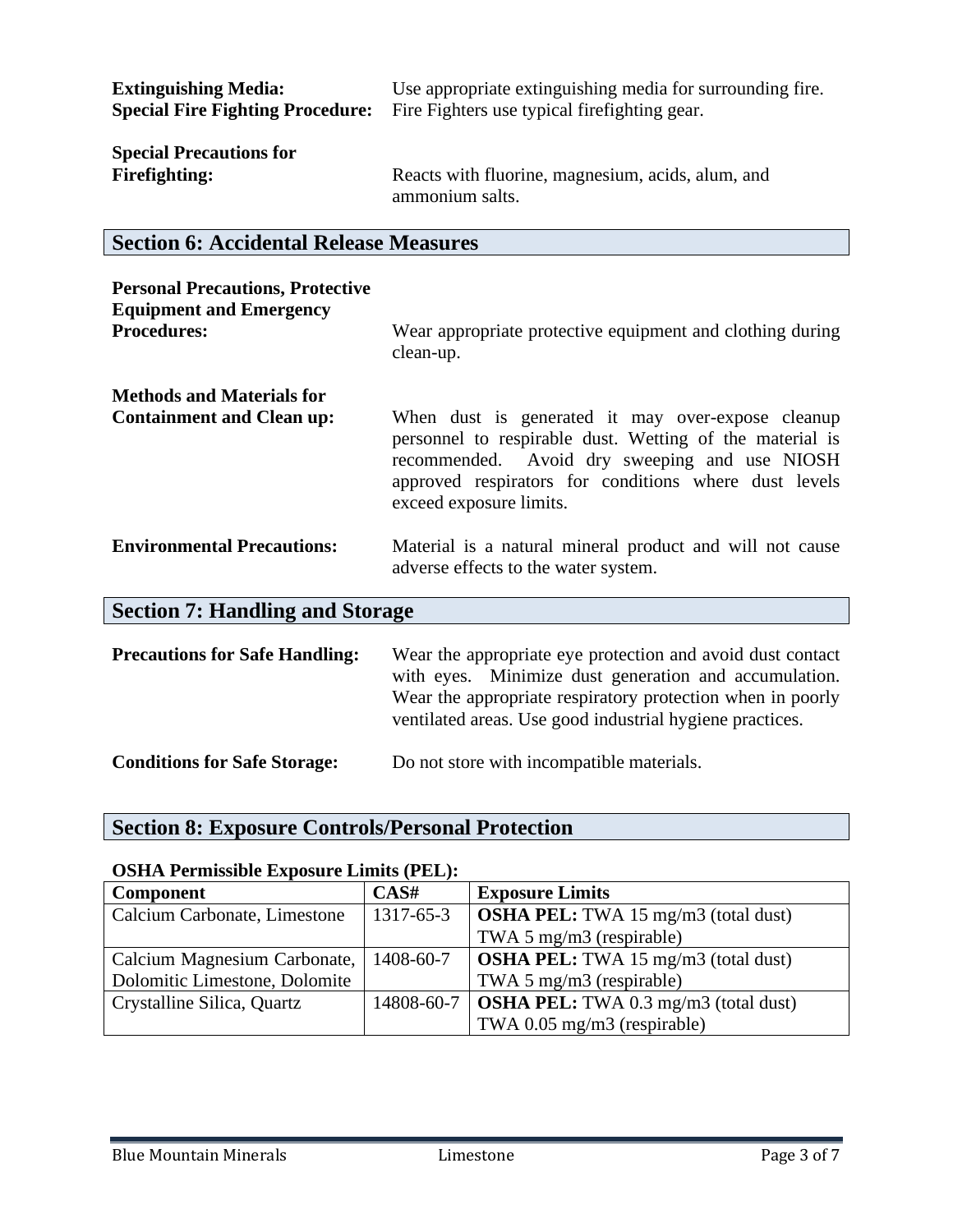| <b>Appropriate Engineering</b><br><b>Controls:</b> | Use local exhaust ventilation to control exposure below<br>applicable limits.                                                                                                                                                                                                                                                                                                                           |
|----------------------------------------------------|---------------------------------------------------------------------------------------------------------------------------------------------------------------------------------------------------------------------------------------------------------------------------------------------------------------------------------------------------------------------------------------------------------|
| <b>Personal Protective Equipment (PPE):</b>        |                                                                                                                                                                                                                                                                                                                                                                                                         |
| <b>Respiratory:</b>                                | Avoid actions that cause dust exposure to occur. Use local<br>or general ventilation to control exposures below applicable<br>exposure limits. NIOSH or MSHA approved particulate<br>filter respirators should be used. Respirator and/or filter<br>cartridge selection should be based on the American<br>National Standards Institute (ANSI) Standard Z88.2,<br>Practices for Respiratory Protection. |
| <b>Eyes:</b>                                       | When working around activities where dust can contact the<br>eyes, wear safety glasses or goggles to avoid eye irritation<br>or injury. Wearing contact lenses is not recommended in<br>high dust areas.                                                                                                                                                                                                |
| <b>Skin and Body:</b>                              | Protective clothing is not essential.                                                                                                                                                                                                                                                                                                                                                                   |

### **Section 9: Physical and Chemical Properties**

| <b>Appearance:</b> Grayish white                  | <b>Odor:</b> None                            |
|---------------------------------------------------|----------------------------------------------|
| <b>Physical state:</b> Solid/Powder               | <b>Odor threshold:</b> No data available     |
| <b>pH:</b> 8.5-9.5 at 10% solids                  | <b>Melting/Freezing point:</b> N/A           |
| <b>Boiling point:</b> N/A                         | <b>Flash point:</b> N/A                      |
| Evaporation rate: (Butyl Acetate = 1): $N/A$      | <b>Flammability:</b> Not flammable           |
| Upper/lower flammability or explosive limits: N/A |                                              |
| Vapor pressure (mm Hg.): N/A                      | <b>Vapor density:</b> N/A                    |
| <b>Relative Density: N/A</b>                      | <b>Specific gravity (H20 = 1):</b> 2.65-2.75 |
| <b>Viscosity:</b> N/A                             | <b>Solubility:</b> $0.0035g/ml$ (slight)     |
| Partition coefficient: No data available          | <b>Auto-ignition temperature: N/A</b>        |
| <b>Decomposition Temperature:</b> 700 - 900 °C    |                                              |

### **Section 10: Stability and Reactivity**

| <b>Reactivity:</b>                                   | No dangerous reactions known under conditions of normal<br>use.                              |
|------------------------------------------------------|----------------------------------------------------------------------------------------------|
| <b>Chemical Stability:</b>                           | Material is stable under normal conditions.                                                  |
| <b>Possibility of Hazardous</b><br><b>Reactions:</b> | No dangerous reactions under normal conditions and use.                                      |
|                                                      | <b>Prevention of Secondary Hazards:</b> Reacts with fluorine, magnesium, acids, alum,<br>and |

ammonium salts.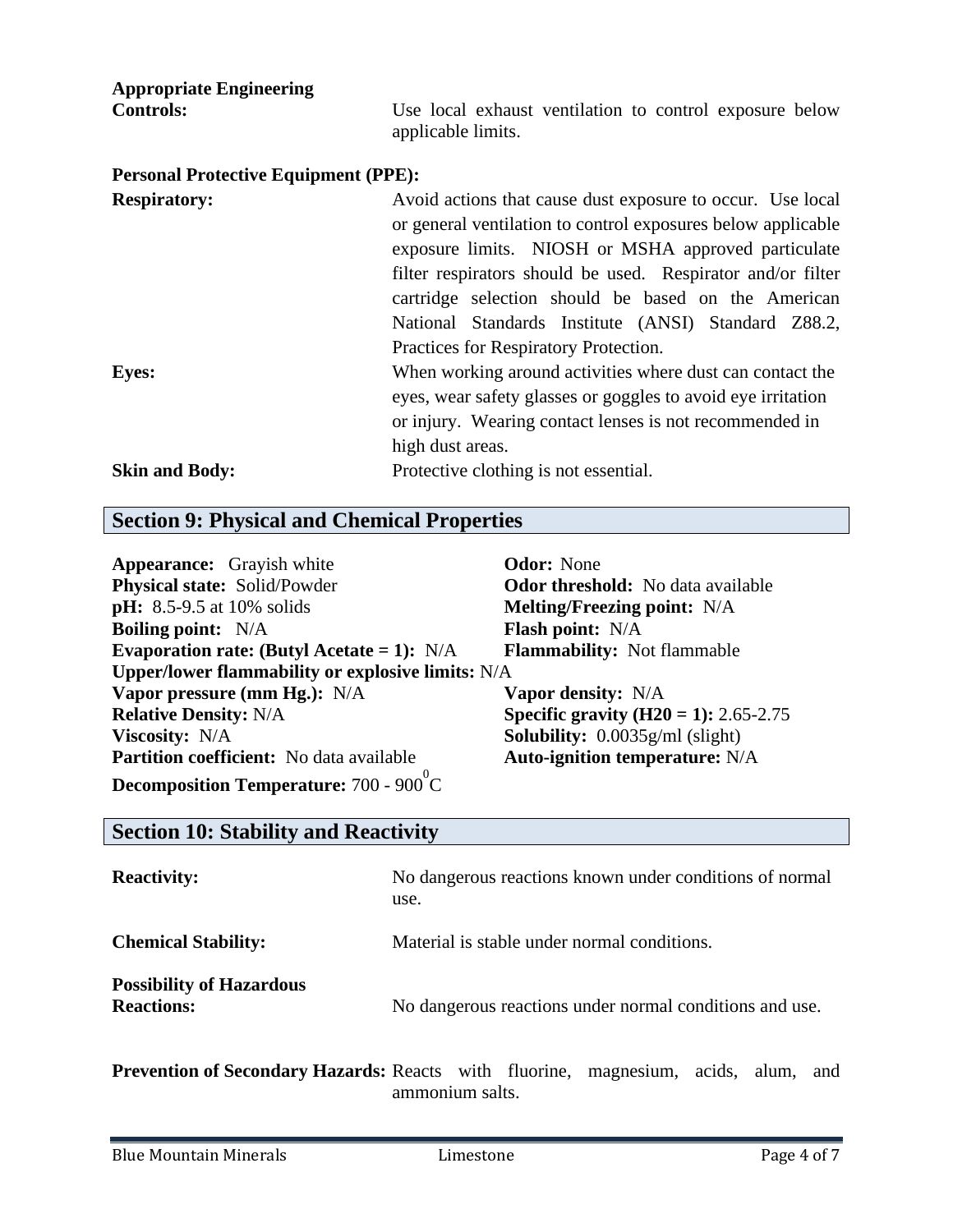| <b>Conditions to Avoid:</b>       | Avoid contact with strong oxidizing agents.                                                                 |
|-----------------------------------|-------------------------------------------------------------------------------------------------------------|
| <b>Incompatibility Materials:</b> | Strong acids                                                                                                |
| <b>Hazardous Decomposition</b>    |                                                                                                             |
| <b>Products:</b>                  | Heating of product above $825^{\circ}$ C will decompose to<br>calcium oxide with release of carbon dioxide. |

### **Section 11: Toxicological Information**

#### **Information on Likely Routes of Exposure**

| <b>Inhalation:</b>                          | Repeated inhalation of respirable crystalline silica (quartz)<br>may cause silicosis, a fibrosis (scarring) of the lungs.<br>Silicosis is irreversible and may be fatal. Silicosis increases<br>the risk of contracting pulmonary tuberculosis. Some<br>studies suggest that repeated inhalation of respirable<br>crystalline silica may cause other adverse health effects<br>including lung and kidney cancer. |
|---------------------------------------------|------------------------------------------------------------------------------------------------------------------------------------------------------------------------------------------------------------------------------------------------------------------------------------------------------------------------------------------------------------------------------------------------------------------|
| <b>Ingestion:</b>                           | Not likely due to form of product. Accidental ingestion<br>may cause discomfort.                                                                                                                                                                                                                                                                                                                                 |
| <b>Skin contact:</b>                        | Dust may cause irritation through mechanical abrasion.<br>This product is not expected to be a skin hazard.                                                                                                                                                                                                                                                                                                      |
| <b>Eye contact:</b>                         | Direct contact with eyes may cause irritation through<br>mechanical abrasion.                                                                                                                                                                                                                                                                                                                                    |
| <b>Information on Toxicological Effects</b> |                                                                                                                                                                                                                                                                                                                                                                                                                  |
| <b>Acute Toxicity:</b>                      | Not expected to be acutely toxic.                                                                                                                                                                                                                                                                                                                                                                                |
| <b>Skin Irritation/Corrosion:</b>           | This product is not expected to be a skin hazard.                                                                                                                                                                                                                                                                                                                                                                |
| <b>Eye Irritation/Eye Damage:</b>           | Direct contact with eyes may cause temporary irritation.                                                                                                                                                                                                                                                                                                                                                         |
| <b>Respiratory Sensitization:</b>           | None known.                                                                                                                                                                                                                                                                                                                                                                                                      |
| <b>Symptoms:</b>                            | Limestone dust: may cause irritation to eyes, skin, mucous<br>membrane; sneezing, rhinorrhea (discharge of thin nasal<br>mucous); lacrimation (discharge of tears) discomfort in<br>chest, coughing and or shortness of breath.                                                                                                                                                                                  |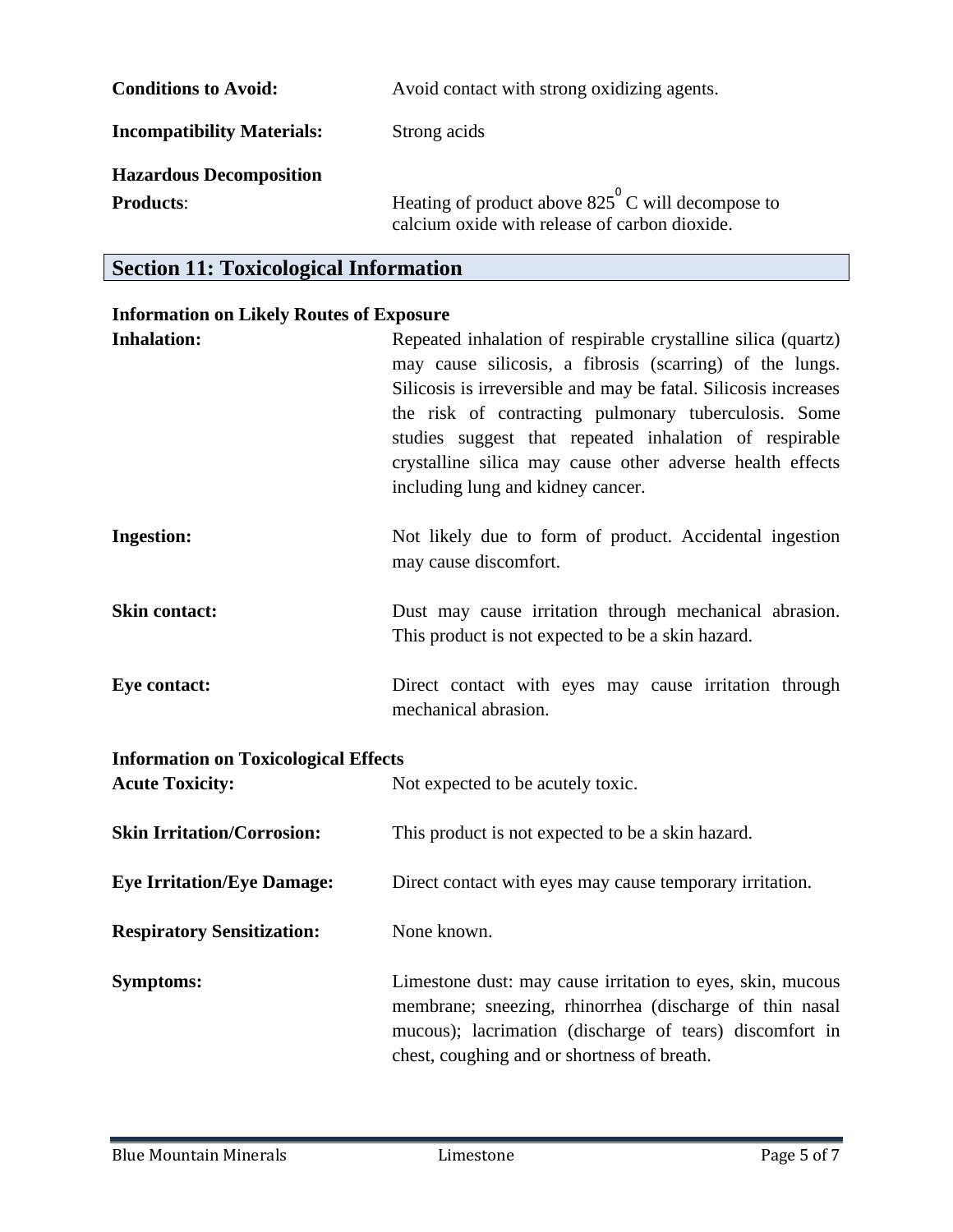| Carcinogenicity:                                                                                | Respirable crystalline silica has been classified by IARC                      |  |
|-------------------------------------------------------------------------------------------------|--------------------------------------------------------------------------------|--|
|                                                                                                 | and NTP as a known human carcinogen and classified by                          |  |
|                                                                                                 | ACGIH as a suspected human carcinogen.                                         |  |
| <b>International Agency for Research on Cancer, IARC:</b> Crystalline Silica (CAS 14808-60-7)   |                                                                                |  |
|                                                                                                 | Group 1, Carcinogenic to Humans                                                |  |
|                                                                                                 | National Toxicology Program, NTP: Crystalline Silica (CAS 14808-60-7) Group 1, |  |
|                                                                                                 | Carcinogenic to Humans                                                         |  |
| <b>Occupational Safety and Health Administration, OSHA: Crystalline Silica (CAS 14808-60-7)</b> |                                                                                |  |
|                                                                                                 | Not listed.                                                                    |  |

| <b>Section 12: Ecological Information</b>  |                                                                                                                                                                                          |  |
|--------------------------------------------|------------------------------------------------------------------------------------------------------------------------------------------------------------------------------------------|--|
| <b>Ecotoxicity:</b>                        | This material is not expected to be harmful to aquatic life.                                                                                                                             |  |
| <b>Persistence and Degradability:</b>      | N/A                                                                                                                                                                                      |  |
| <b>Bioaccumulation Potential:</b>          | N/A                                                                                                                                                                                      |  |
| <b>Mobility in Soil:</b>                   | N/A                                                                                                                                                                                      |  |
| <b>Other Adverse Effects:</b>              | No other adverse effects are expected from this product.                                                                                                                                 |  |
| <b>Section 13: Disposal Considerations</b> |                                                                                                                                                                                          |  |
| <b>Disposal Instructions:</b>              | From a waste perspective, this product is not considered<br>hazardous and may be disposed of as a solid waste in<br>accordance with applicable federal, state, and local<br>regulations. |  |
| <b>Section 14: Transport Information</b>   |                                                                                                                                                                                          |  |
| DOT:                                       | Not regulated as a hazardous material by DOT. Local<br>regulations may apply.                                                                                                            |  |
| <b>Section 15: Regulatory Information</b>  |                                                                                                                                                                                          |  |
| <b>Federal Regulations:</b>                | This product is not a hazardous chemical as defined by the<br>OSHA Hazard<br>Communication<br>Standard,<br>29 CFR<br>1910.1200.                                                          |  |